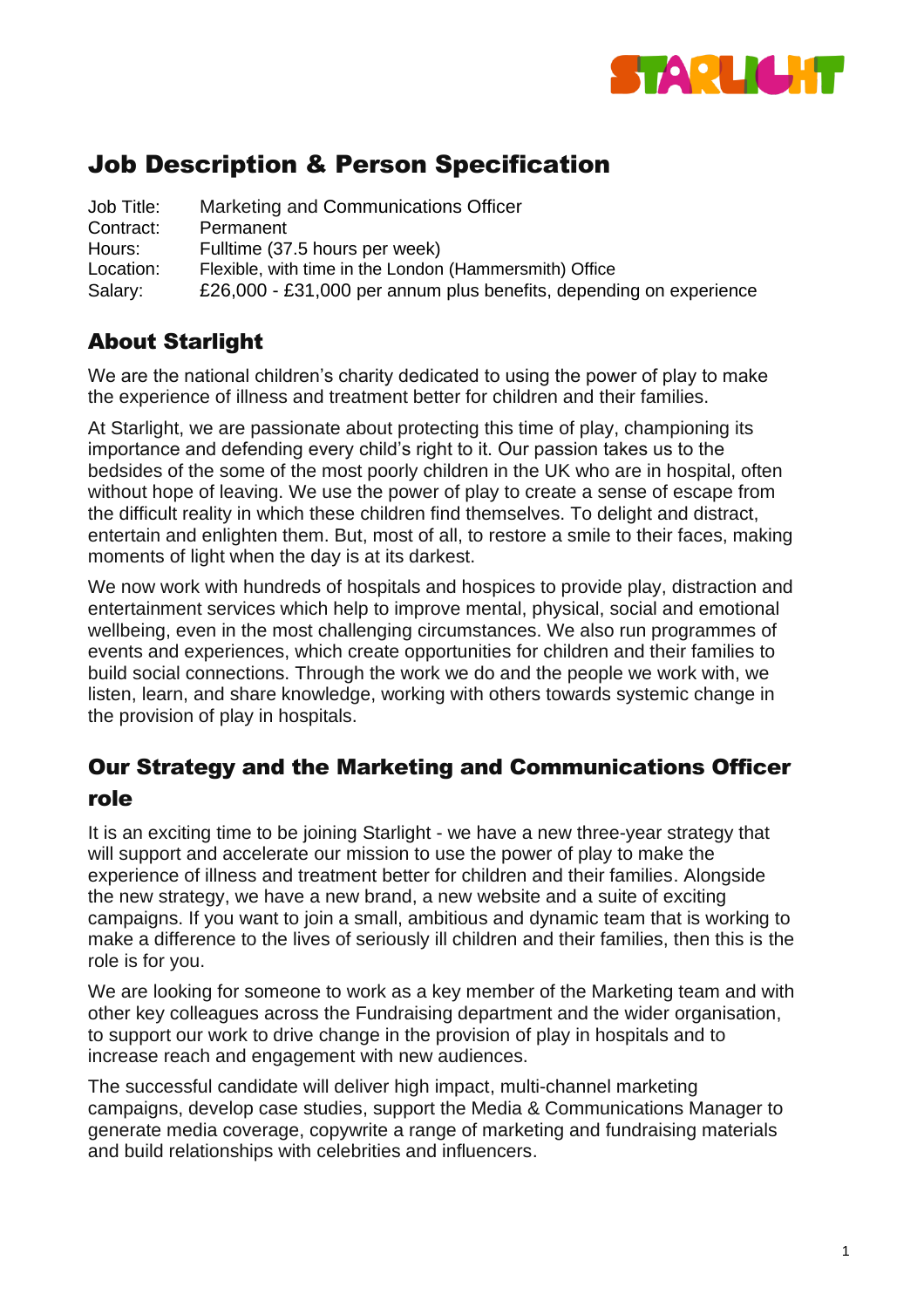

We are looking for a communications all-rounder with skills across copywriting, marketing, media relations, content creation and digital and social media. The ideal candidate will be a proactive, creative problem solver ready to turn their hand to a wide range of projects and will like nothing more than the buzz of finding and creating compelling stories that inspire our audiences.

## Key Areas of Responsibility

- 1. Manage the charity's case study library of families, play professionals and fundraisers. Work with colleagues to source case studies and lead on interviewing and writing up stories.
- 2. Be pro-active in helping to spot media opportunities for the charity and assist in the selling in of content to raise the profile of Starlight amongst target audiences.
- 3. Assist with celebrity ambassador and influencer liaison as part of planned campaigns, media opportunities and event attendance.
- 4. Be a copywriting and proof-reading resource for key fundraising, marketing, email, press releases and communications projects.
- 5. Monitor Starlight and relevant news coverage in the media and share internally.
- 6. Provide general support to the marketing and communications team specifically the Head of Marketing and Communications and Media & Communications Manager.

#### Person specification

| <b>Requirement</b>                                                                                                                                                                | <b>Essential</b> | <b>Desirable</b> | Evaluation* |
|-----------------------------------------------------------------------------------------------------------------------------------------------------------------------------------|------------------|------------------|-------------|
| Experience of working in a communications<br>environment either in an agency or in-house                                                                                          |                  | X                | A/I         |
| Experience of delivering and evaluating consumer<br>facing marketing or PR campaigns                                                                                              | X                |                  |             |
| Proven ability to build successful internal and<br>external working relationships                                                                                                 |                  | X                |             |
| Project coordination experience – working with<br>colleagues across different teams to drive activity<br>to completion, delivering against deadlines and<br>reporting on progress | X                |                  | A/I         |
| Copywriting experience and an ability to write<br>short/long copy for various requirements such as<br>press releases, emails, customer information and<br>media pitches.          | X                |                  | A/I         |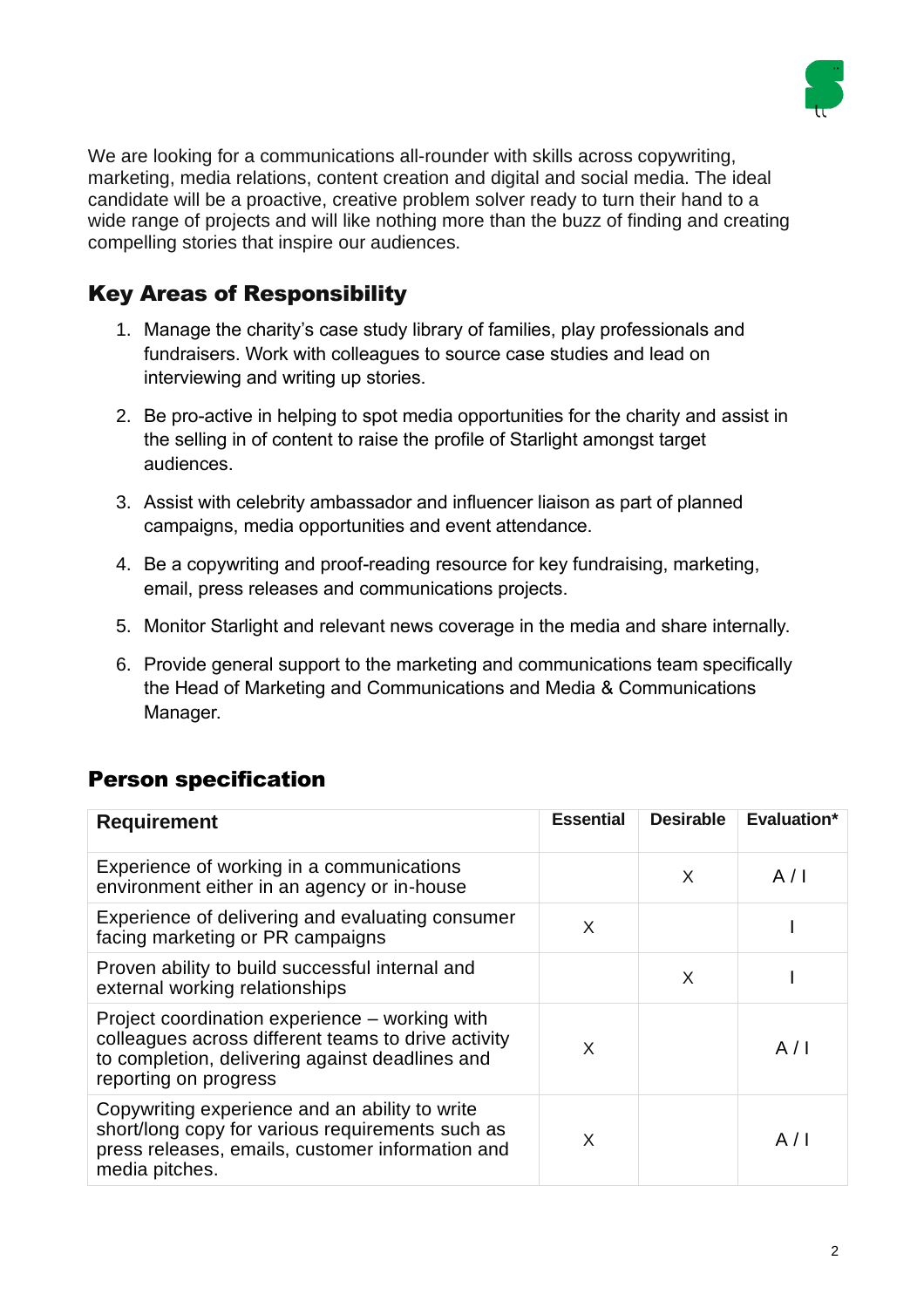

| Good interpersonal skills, ability to collaborate with<br>a range of internal and external stakeholders                                                     | X |   |   |
|-------------------------------------------------------------------------------------------------------------------------------------------------------------|---|---|---|
| The flexibility to manage competing priorities and<br>the ability to work well as part of a team or under<br>own initiative                                 | X |   |   |
| Experiencing of working with case studies,<br>particularly when discussing sensitive issues                                                                 |   | X |   |
| Experience working with and managing the<br>collection and use of marketing assets and content                                                              |   | X |   |
| Able to work independently with minimal<br>supervision to deadlines                                                                                         | X |   |   |
| Knowledge of the third sector                                                                                                                               |   | X | A |
| Good written and verbal communication skills: able<br>to communicate at different levels and deliver key<br>messages                                        | X |   |   |
| An enthusiastic and flexible approach: able to work<br>closely and adaptively with the immediate team and<br>collaboratively across the entire organisation | X |   |   |
| Good judgement, initiative, and discretion,<br>especially in times of crisis                                                                                | X |   |   |
| Able to strike the balance between<br>resilience, tenacity and good-humoured<br>pragmatism in order to deliver results with and<br>through people           | X |   |   |
| Enjoy being part of a small team where individuals<br>thrive on working outside of their designated roles<br>from time to time to get things done.          | X |   |   |
| Solid IT skills (Microsoft Office) and the ability to<br>work with databases.                                                                               | X |   | A |

 $*I$  = tested at interview, A= tested via cv / supporting statement

#### What we offer

The opportunity and environment to be yourself and be your best. To have flexibility in where you work and the hours that you work. To join in, beyond your role, with our children and families, at events and activities. To work within a team with play at its heart.

A competitive salary and benefits package including ability to work flexibly between home and office, holiday entitlement of 25 days plus bank holidays increasing up to 30 days with service, office closed at Christmas in addition to holiday entitlement, matched pension contributions to 5%, life assurance, Vitality health cover, income protection, cycle to work scheme, season ticket loans.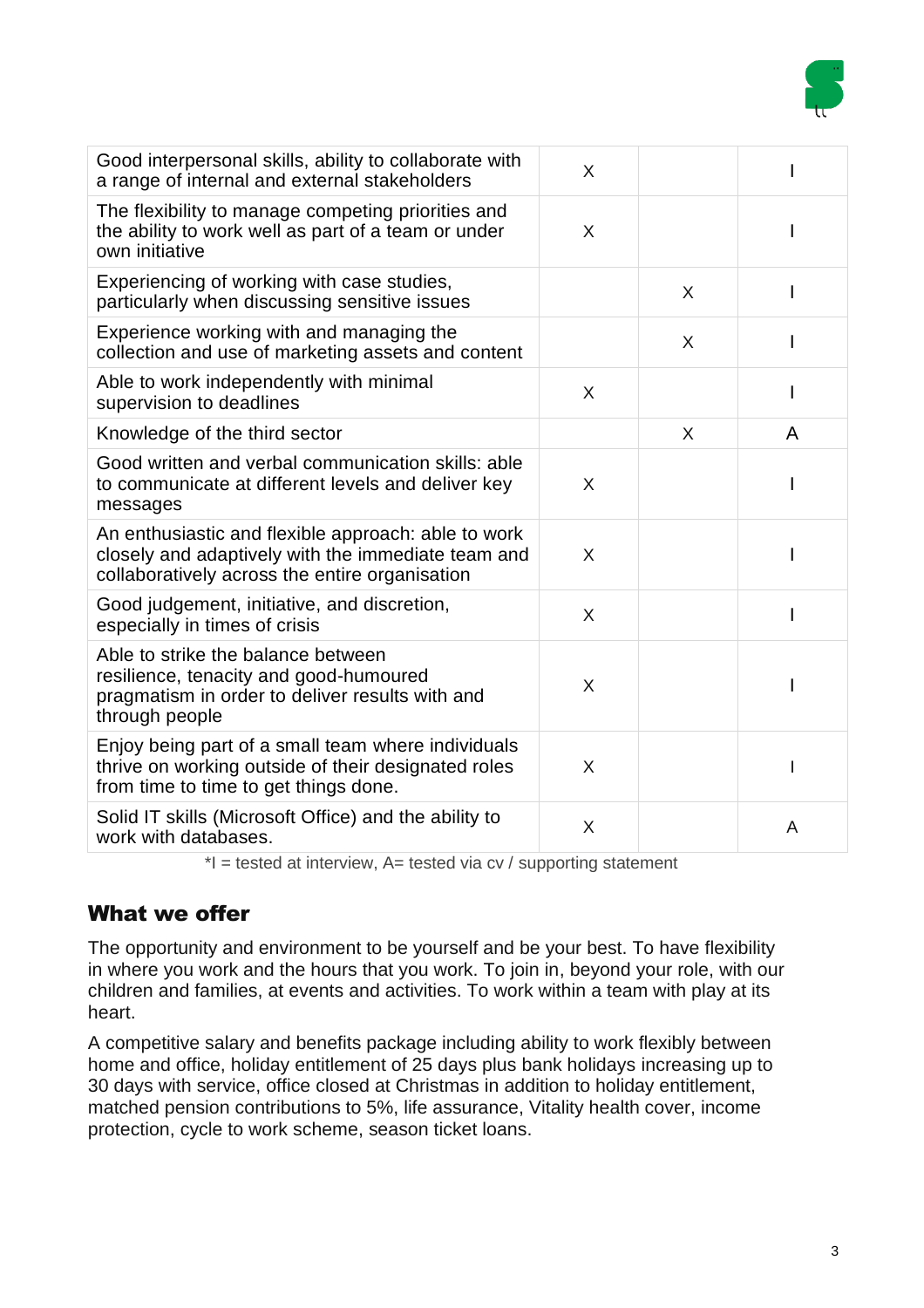

## To apply

Please email your CV accompanied by a supporting statement which demonstrates how your experience matches the person specification and highlights your most relevant, recent experience for this role, to [recruitment@starlight.org.uk.](mailto:recruitment@starlight.org.uk) In order to aid our diversity monitoring, please also complete and return the Diversity Monitoring Form, also by email, to [recruitment@starlight.org.uk.](mailto:recruitment@starlight.org.uk) These forms will be used for data monitoring only and the information will be collated by someone outside of the selection team.

Closing Date: Sunday 5th June

First Interview: w/c 13<sup>th</sup> June

Second interview: w/c 20<sup>th</sup> June

We may interview before these dates and reserve the right to close the role earlier if we receive a number of high quality applications.